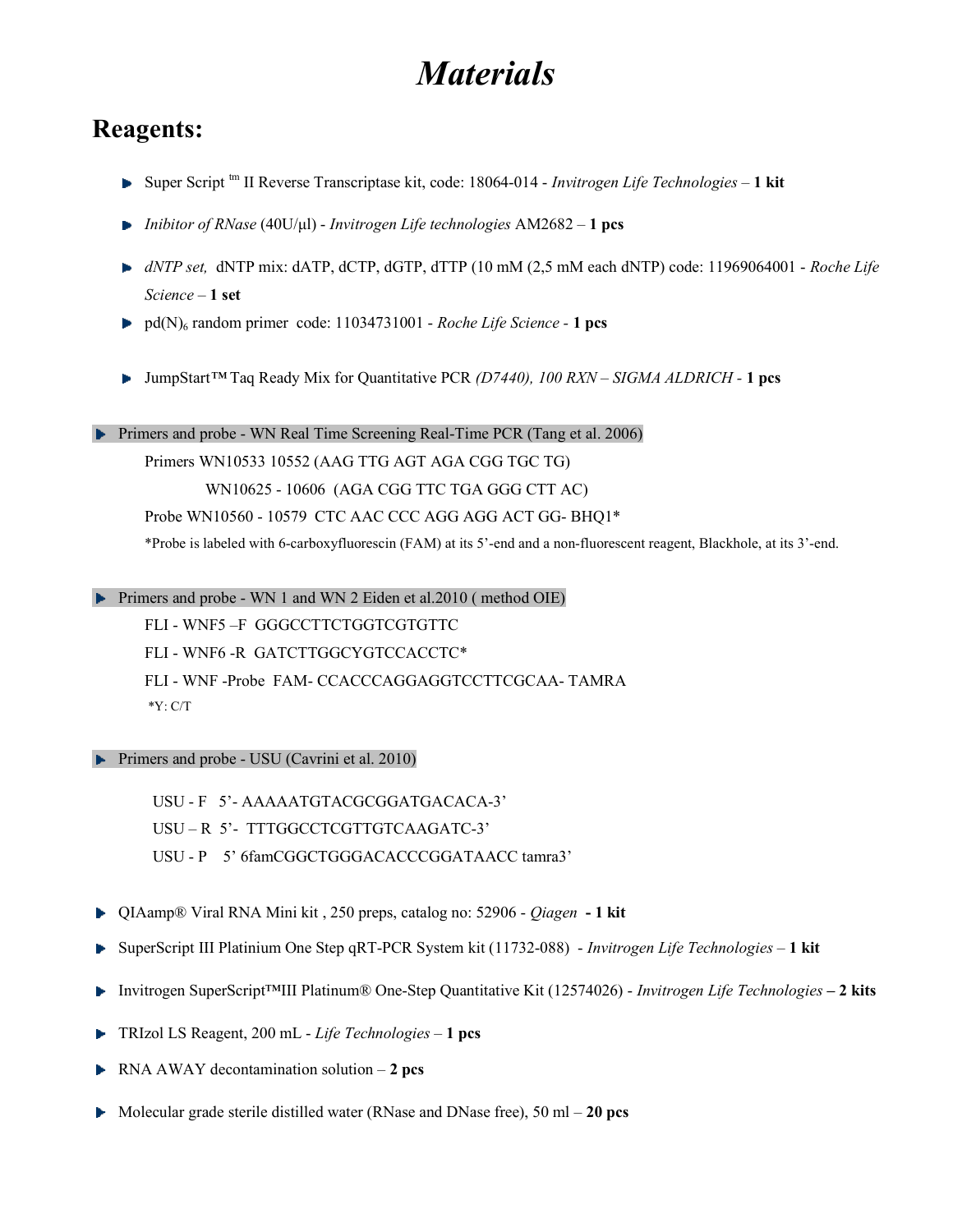- Chloroform (without any additives) 1000 ml
- $\blacktriangleright$  Isopropyl alcohol 1000 ml
- Ethanol, molecular biology grade 2L
- 1x PBS (Phospahte Buffer Saline, concentrated  $1x$ ) 1000 mL Þ.
- Glycogen 20 mg Roche Life Science 1 pcs
- ► Anti West Nile virus IgG antibodies (ELISA) a 96test (Euroimmun).....3 kit;
- 2) Anti Chikungunya virus IgG antibodies (ELISA) a 96 test (Euroimmun).... 3 kit;
- 3) Anti Dengue virus IgG antibodies (ELISA) a 96 test (Euroimmun)…. 3 kit;

### Euroimmun Analyzer I/I-2P, specific consumables:

- Conductive disposable tips) 300µl; cat.no. ZG 0201-0118 (10x96)….3 pack. þ.
- Conductive disposable tips)  $1100\mu l$ ; cat.no..ZG 0202-0110 (10x96).... 3 pack.
- Euroimmun buffer 10x (Adjustment solution), EU Analyzer I/I-2P, 50ml...20 pack. Þ.
- þ. Dilution plate – Axygen, Deep well plates, P-DW-20-C; 2,0ML 96 well plate…. 2 pack X 5 plates.

## Supplies:

- $\triangleright$  Cooler racks for 1.5 ml microcentrifuge tubes 2 pcs
- Cooler racks for 96-well 0.2 ml PCR reaction tubes 2 pcs
- $\blacktriangleright$  Laboratory marking pen, set1/10 1 set
- $\blacktriangleright$  Colored label tape 2 pcs
- $\blacktriangleright$  Disposable powder-free gloves, set1/100 (sizes M and L) 5 sets of each size

#### Plastic consumables:

- $\blacktriangleright$  4.5 ml sterile tubes 1000 pcs
- Sterile, nuclease free 1.5 ml microtubes  $-2000$  pcs